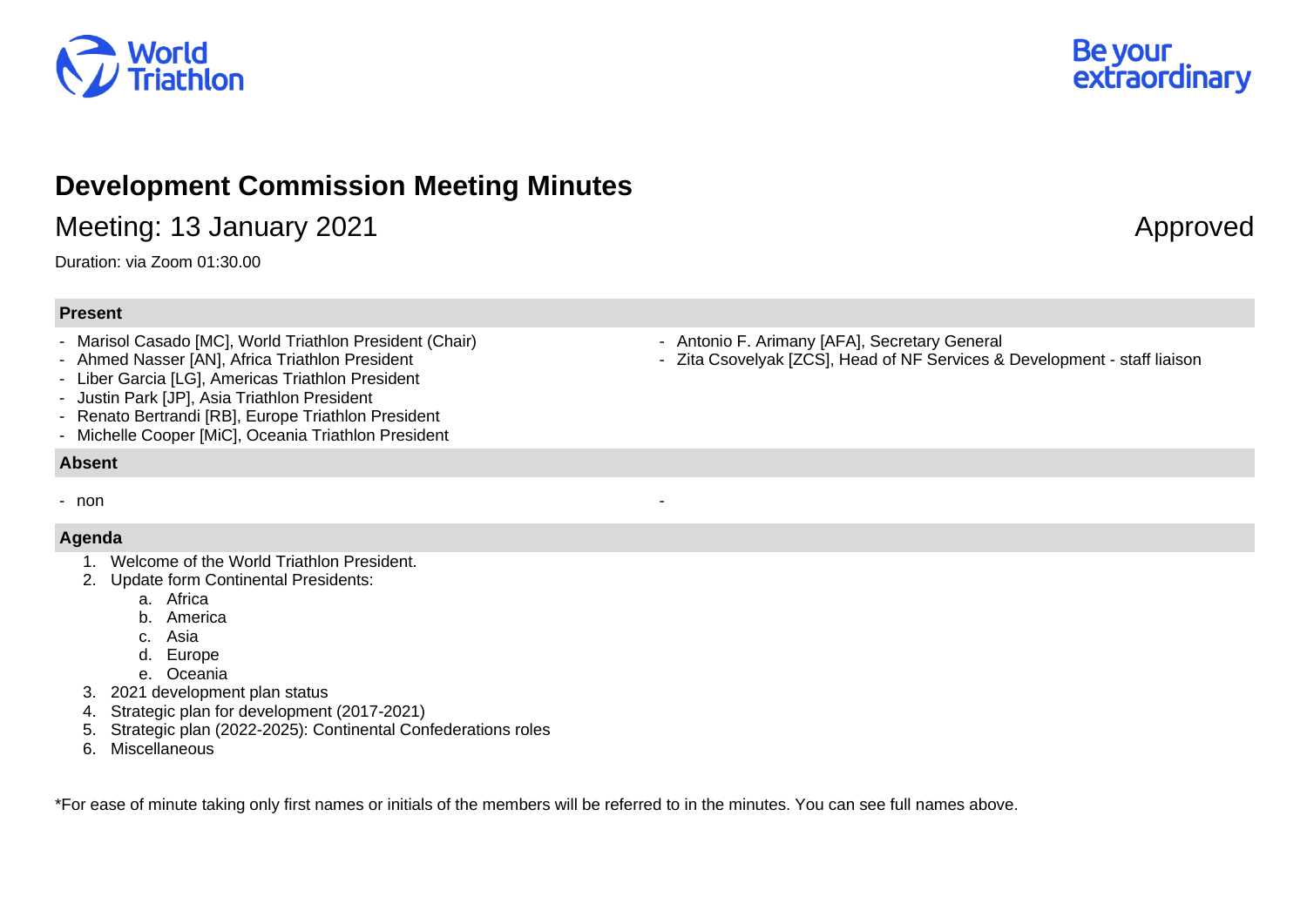

| Item           | <b>Discussion Items</b>                       | <b>Discussion</b>                                                                                                                                                                                                                                                                                                                                                                                                                                                                                                                                                                                                                                                                                                                                                                                                                                                                                                                                                                                                                                                                                                                                                            | <b>Actions</b>                                                                                           |
|----------------|-----------------------------------------------|------------------------------------------------------------------------------------------------------------------------------------------------------------------------------------------------------------------------------------------------------------------------------------------------------------------------------------------------------------------------------------------------------------------------------------------------------------------------------------------------------------------------------------------------------------------------------------------------------------------------------------------------------------------------------------------------------------------------------------------------------------------------------------------------------------------------------------------------------------------------------------------------------------------------------------------------------------------------------------------------------------------------------------------------------------------------------------------------------------------------------------------------------------------------------|----------------------------------------------------------------------------------------------------------|
|                | Opening remarks                               | [MC]: Welcome to 2021 and let us keep the hope, optimism and<br>positive energy despite all the circumstances caused by COVID-19<br>pandemic.<br>IOC, Japanese Government and Tokyo Games Organizing Games<br>$\sim$<br>must be our only resource about the Olympic Games.<br>Welcomes Michelle Cooper recently elected Oceania President in this<br>formation as well.<br>[AFA]: presents a chart about the role of World Triathlon, as IF in<br>relation with stakeholders such as IOC, NOC, NF, CC                                                                                                                                                                                                                                                                                                                                                                                                                                                                                                                                                                                                                                                                        |                                                                                                          |
| $\overline{2}$ | <b>Update form Continental</b><br>Presidents: | a)<br>[AN] Africa:<br>COVID-19 update:<br>Living day by day in Africa at present<br>ii.<br>African Triathlon Championships in April in Sharm El Sheik,<br>Egypt – travel restriction may apply unfortunately at that time.<br>2021 Continental Development Planning:<br>In progress, may require further revision.<br>b) [LG] Americas:<br>COVID-19 update:<br>Pandemic is still extraordinarily strong, similar situation as in<br>2020, not much improvement expected in 2021.<br>Some NFs, athletes resumed activities, but still restricted as per<br>ii.<br>local regulations.<br>International events may still be challenging.<br>iii.<br>Little bit pessimistic, but more realistic approach.<br>iv.<br>2021 Continental Development Planning:<br>In progress, will be sent shortly, principles of the planning:<br>V.<br>Virtual education instead of face-to-face projects<br>vi.<br>Training for coaches to maintain athletes for the 2021 Cali Junior<br>vii.<br><b>Pan American Games</b><br>National events based on sanitary and Covid-19 protocol<br>viii.<br>implementation to be organized with remote monitoring by<br>Americas and World Triathlon Staff | All continents: 2021 Continental Development<br>Plan and Budget to be finalized by mid-February<br>2021. |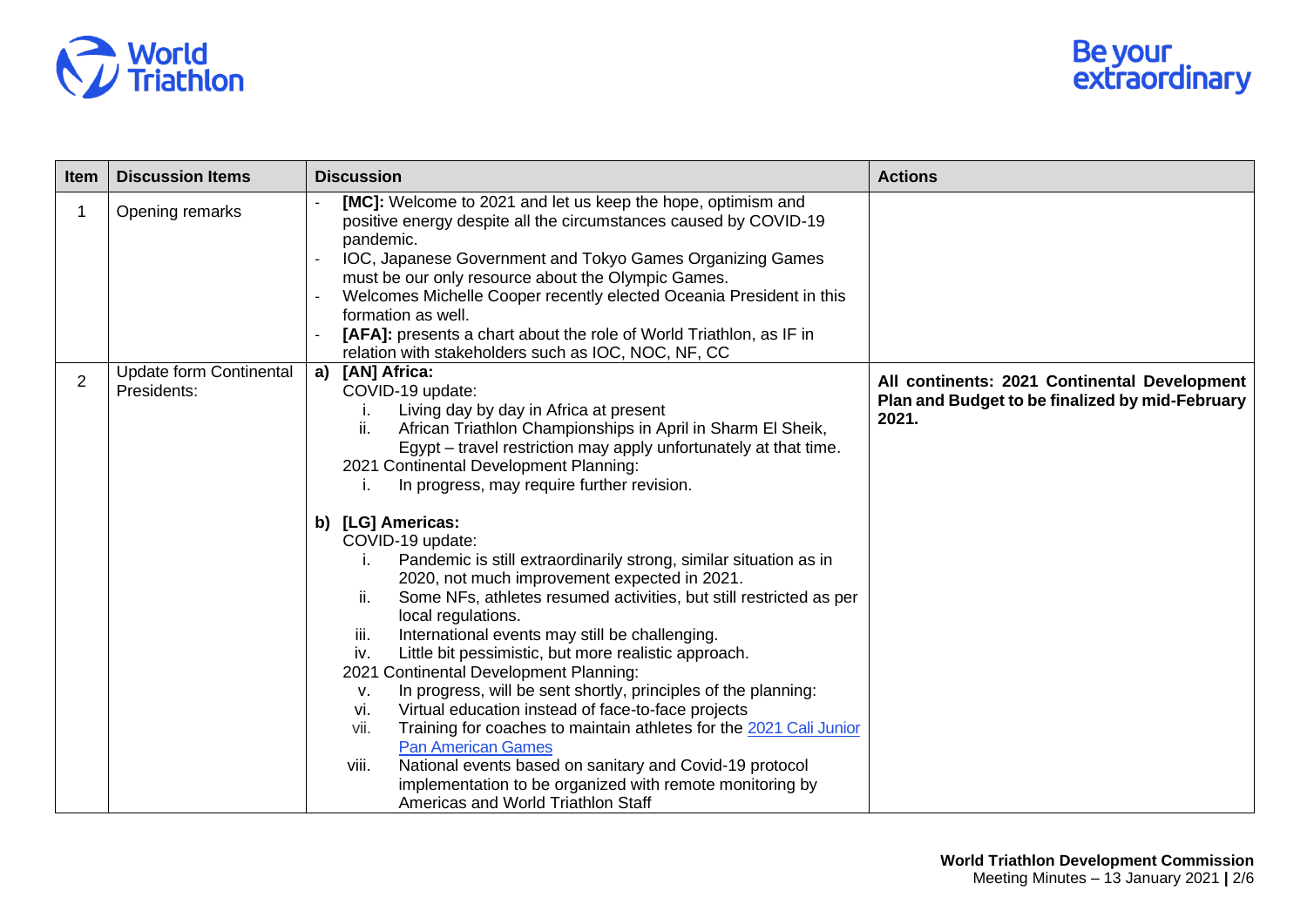

| Coach Education: continue with World Triathlon Level 1 Online<br>ix.<br><b>Coaches Courses</b>                                                                                                                                                                                                                                                                                                                                                                                                                                                                                                                                                                                                                                                                                                                                                    |
|---------------------------------------------------------------------------------------------------------------------------------------------------------------------------------------------------------------------------------------------------------------------------------------------------------------------------------------------------------------------------------------------------------------------------------------------------------------------------------------------------------------------------------------------------------------------------------------------------------------------------------------------------------------------------------------------------------------------------------------------------------------------------------------------------------------------------------------------------|
| National Camps: Remote monitoring<br><b>X.</b>                                                                                                                                                                                                                                                                                                                                                                                                                                                                                                                                                                                                                                                                                                                                                                                                    |
| c) [JP] Asia<br>New Asia Development Coordinator has been selected: Mr. Firas Al<br>Hmood (former elite athlete, speaks multiple languages) from Jordan.<br>2021: transition year with the support of Mr. Ki Woo Kyong, then<br>alone in 2022-2023.<br>More focus on coach and athlete development<br>Ш.<br>iii.<br>Western Asia and ex-soviet nations activation<br>COVID-19 update:<br>2021 Asia Triathlon Championships Hatsukaichi: only for elite<br>İ.<br>and para individual races (no junior and u23, mixed relay), but<br>final confirmation is needed.<br>Kazakhstan will host 2021 Asia Triathlon U23 and Junior<br>ii.<br><b>Championships Nur-Sultan</b><br>iii.<br>Kyrgyzstan will organize the 2021 Asia Triathlon Sprint<br><b>Championships Cholpon-Ata</b><br>Working on the South East Asian Games hosted in Vietnam in<br>iv. |
| December 2021                                                                                                                                                                                                                                                                                                                                                                                                                                                                                                                                                                                                                                                                                                                                                                                                                                     |
| 2021 Continental Development Planning:<br>In progress with<br>Τ.<br>To host/reschedule postponed projects from 2020, if Covid-19<br>ii.<br>pandemic allows to do so (Only in the 2 <sup>nd</sup> part of the year)                                                                                                                                                                                                                                                                                                                                                                                                                                                                                                                                                                                                                                |
| d) [RB] Europe<br>COVID-19 update:<br>European Events Calendar is ready, hopefully starting in April<br>Winter Triathlon Championships – to be postponed to mid-March<br>ii.<br>from February due to the "COVID Panettone."                                                                                                                                                                                                                                                                                                                                                                                                                                                                                                                                                                                                                       |
| <b>Continental Development Planning:</b><br>It has been already done by the Europe Triathlon Development<br>Committee and approved by the ET Executive Board, Werner to                                                                                                                                                                                                                                                                                                                                                                                                                                                                                                                                                                                                                                                                           |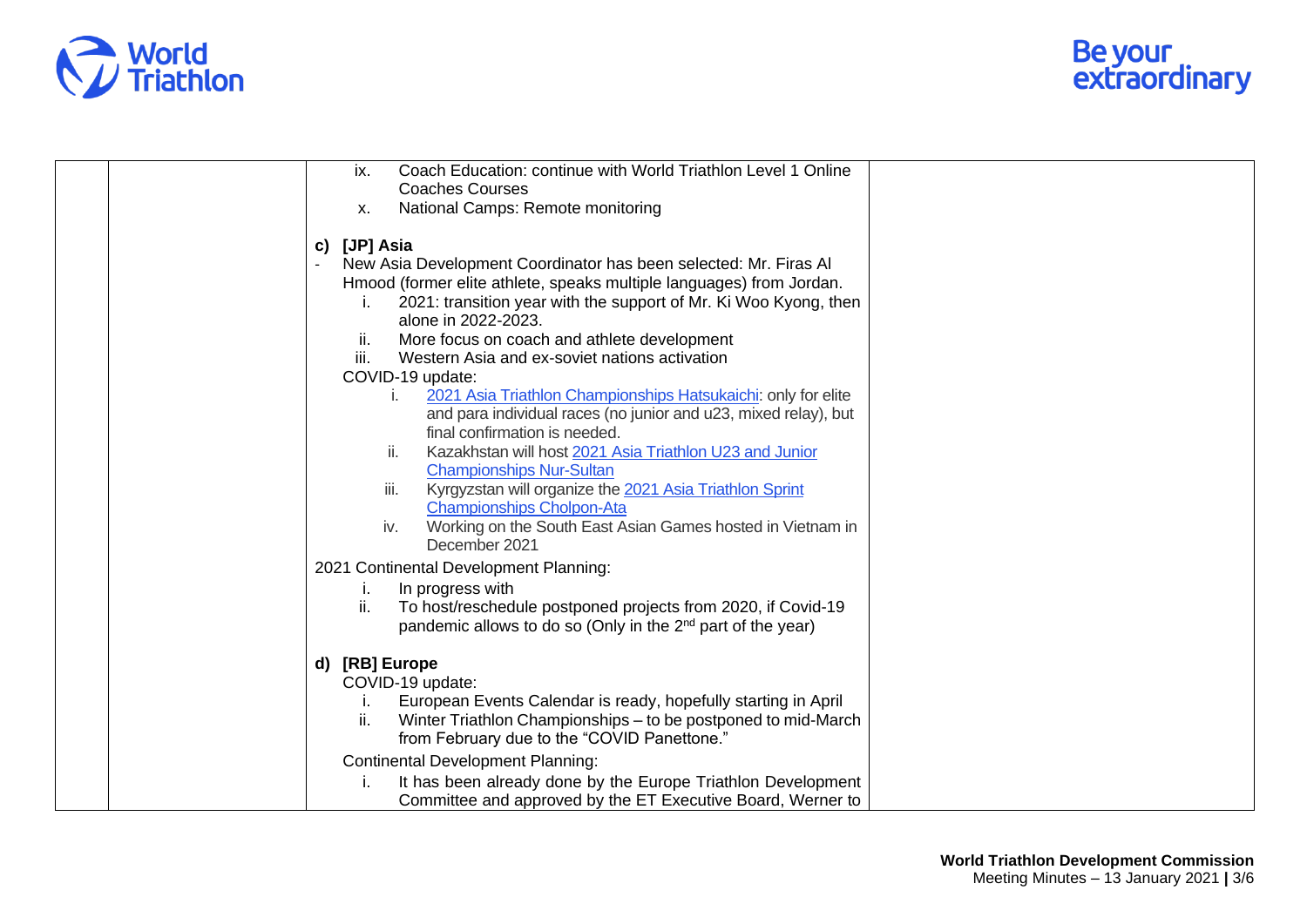

|  | submit the proposal to World Triathlon Development within a few<br>days (Form the eligible NFs Azerbaijan hasn't submitted any<br>plan.)<br>In 2020 60 000 EUR spent on development projects out of the<br>iii.<br>full budget of 200 000 EUR,<br>In 2021 the budget distribution follows the 60%-40% ratio<br>iv.<br>between common projects and national tailor-made projects<br>In 2020 the Development Committee reviewed the European<br>V.<br>Development Programme implementation since 2013 when the<br>current system was put in place.<br>Since World Triathlon introduced the National Federation Survey<br>vi.<br>the number of the NFs in Group 3 is increasing in Europe, the<br>World Triathlon Survey has to be reviewed.<br>Some questions have been added to the NF Survey by Europe<br>vii.<br>in order to have synchronized Annual Report and European NFs<br>do not need to submit very similar questionnaire twice.<br>Governance, Gender Equity, etc. are important for the NFs<br>viii.<br>specific education is needed. | Review of the World Triathlon National<br>Federation Survey, creating a working group<br>with one representative of each continent and<br><b>World Triathlon.</b> |
|--|--------------------------------------------------------------------------------------------------------------------------------------------------------------------------------------------------------------------------------------------------------------------------------------------------------------------------------------------------------------------------------------------------------------------------------------------------------------------------------------------------------------------------------------------------------------------------------------------------------------------------------------------------------------------------------------------------------------------------------------------------------------------------------------------------------------------------------------------------------------------------------------------------------------------------------------------------------------------------------------------------------------------------------------------------|-------------------------------------------------------------------------------------------------------------------------------------------------------------------|
|  | [AFA]: A good governance, administration management course is under<br>development on the World Triathlon Education Hub right now, as it was<br>among the outcomes of the 2019 NF Survey recommended by the National<br>Federation Services and Development Department.                                                                                                                                                                                                                                                                                                                                                                                                                                                                                                                                                                                                                                                                                                                                                                          | World Triathlon to finalize and launch a good<br>governance and administration management<br>course for National Federations in the first half<br>of the year.    |
|  | [MiC] Oceania<br>In general:<br>We have a lot of work to do. Disengaged NFs require more<br>communication.<br>COVID-19 update:<br>Extremely strict regulations in Oceania. At present only between<br>Τ.<br>AUS and NZL can travel. Most likely strict travel restrictions will<br>apply until July 2021.<br>ii.<br>Continuous discussions on events, but extremely limited<br>opportunities until July                                                                                                                                                                                                                                                                                                                                                                                                                                                                                                                                                                                                                                          |                                                                                                                                                                   |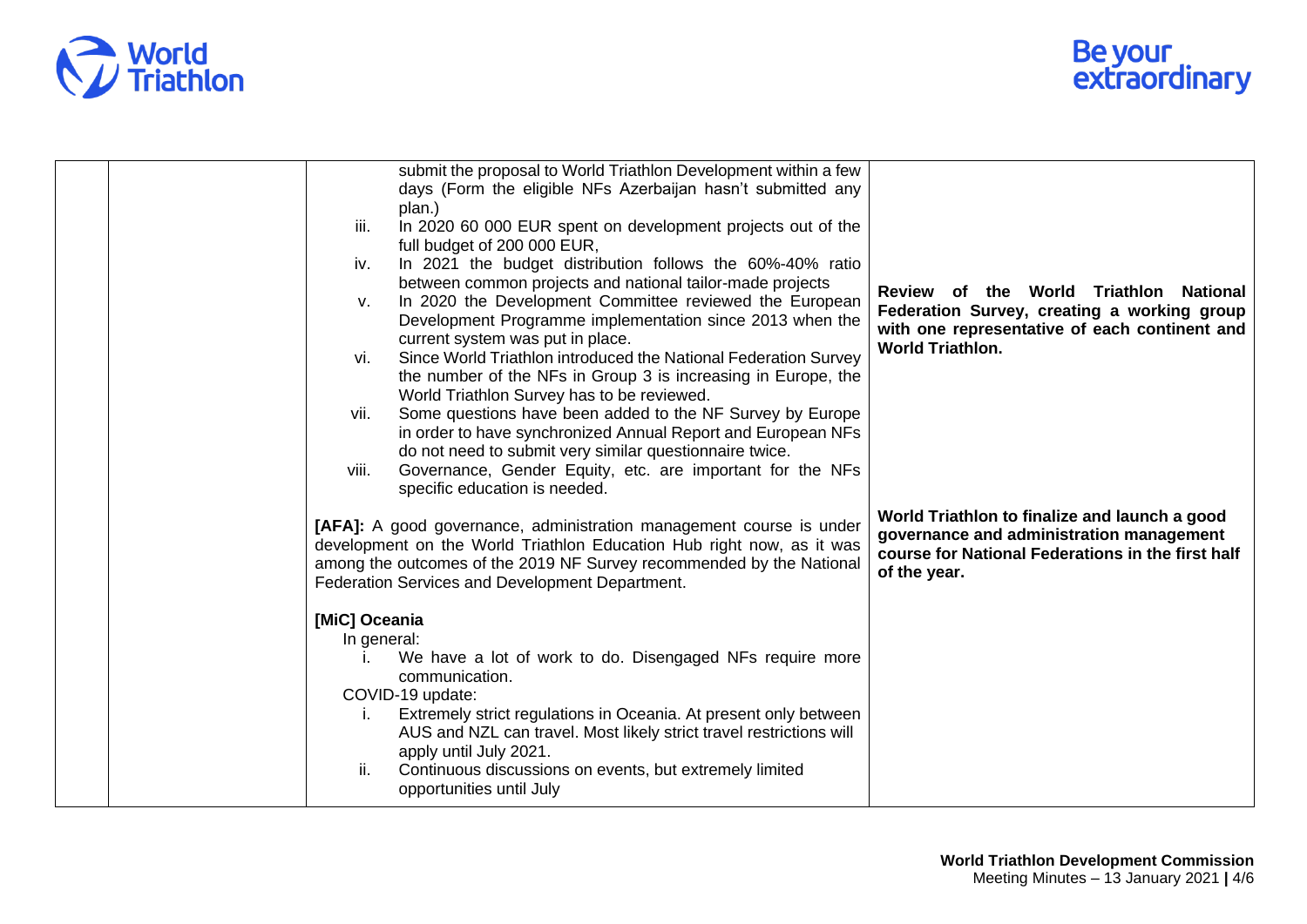

|                |                                                                     | <b>Continental Development Planning:</b><br>2020: did not do a lot with the development due to COVID-19<br>pandemic.<br>2021: NFs presented projects to meet all criteria, first time NFs<br>ii.<br>driven proposals (not Executive Council managed common<br>proposal)<br>National based projects are preferred.<br>iii.<br>Development Coordinator role to be changed, having someone<br>iv.<br>with different skills and background focusing on athletes and<br>coaches, Phil Daly has done a great job on events and TO<br>education.<br>Continental Mentor Lead role will be taken over by Jacqui<br>ν.<br>Kenny from Australia<br>$[MC]$ :<br>Local/national based activities should be preferred in development<br>projects planning.<br>Proposing the review of the current development funding system.<br>Carefully studied Mads Freund development related programme.<br>Continental Confederations have been empowered since 2013. | <b>Continental Confederations Presidents to bring</b><br>the points from Mads Freud program to<br>develop the role of the Continental<br><b>Confederations</b> |
|----------------|---------------------------------------------------------------------|-----------------------------------------------------------------------------------------------------------------------------------------------------------------------------------------------------------------------------------------------------------------------------------------------------------------------------------------------------------------------------------------------------------------------------------------------------------------------------------------------------------------------------------------------------------------------------------------------------------------------------------------------------------------------------------------------------------------------------------------------------------------------------------------------------------------------------------------------------------------------------------------------------------------------------------------------|----------------------------------------------------------------------------------------------------------------------------------------------------------------|
| 3              | 2021 development plan<br>status                                     | Already discussed under agenda 2.                                                                                                                                                                                                                                                                                                                                                                                                                                                                                                                                                                                                                                                                                                                                                                                                                                                                                                             |                                                                                                                                                                |
| $\overline{4}$ | Strategic plan for<br>development (2017-<br>2021)                   | [AFA]: presented a progress/status chart on the Development related<br>Strategic Goals (2017-2021).                                                                                                                                                                                                                                                                                                                                                                                                                                                                                                                                                                                                                                                                                                                                                                                                                                           |                                                                                                                                                                |
| 5              | Strategic plan (2022-<br>2025): Continental<br>Confederations roles | [MC]:<br>Initiate a discussion among the continental presidents first about the Roles<br>and Responsibilities of Continental Confederations then at later stage at<br>World Triathlon Executive Board level - to define precisely the roles and                                                                                                                                                                                                                                                                                                                                                                                                                                                                                                                                                                                                                                                                                               | <b>Roles and Responsibilities of Continental</b><br>Confederations to be discussed in more details<br>next time.                                               |